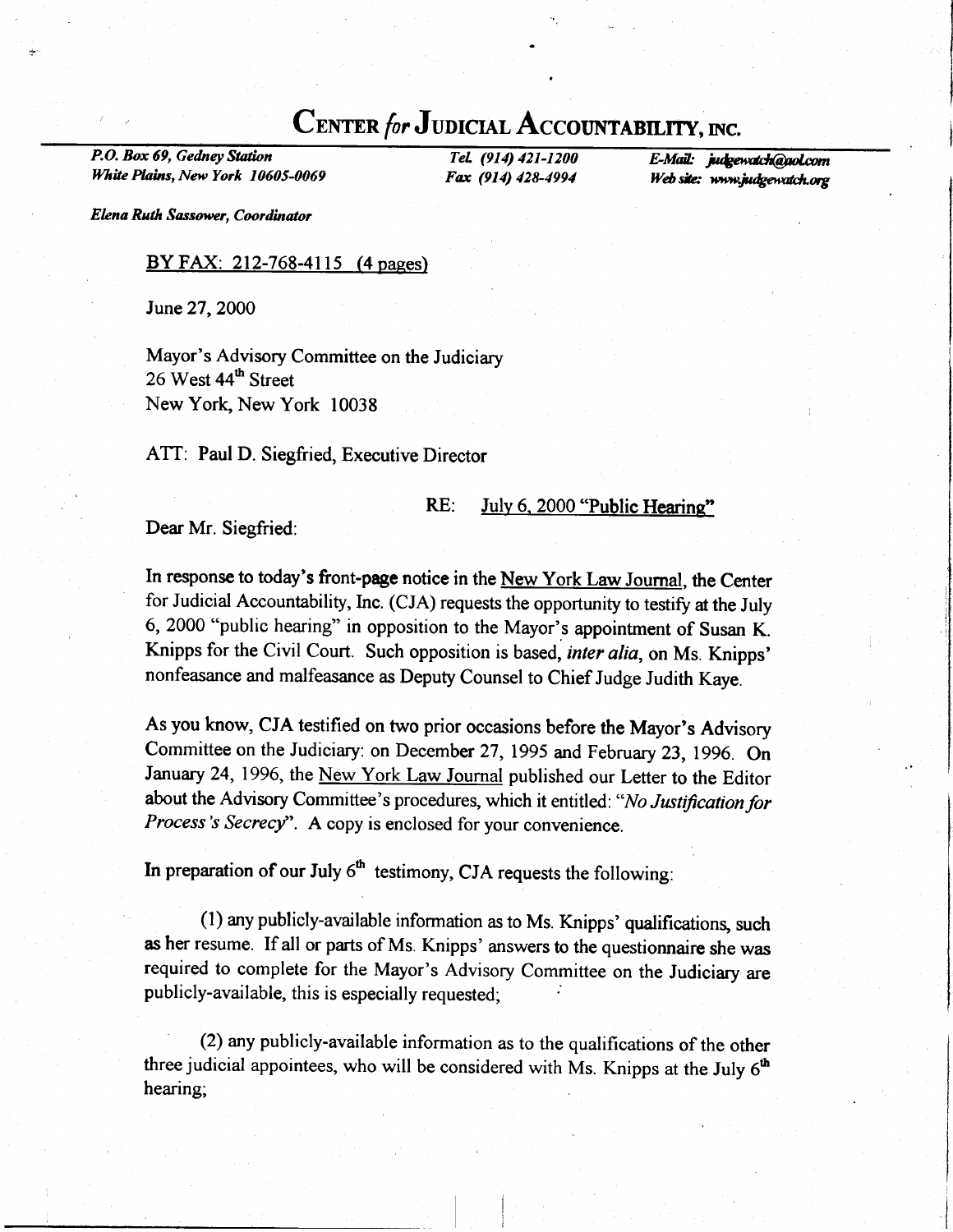Mayor's Advisory Committee on the Judiciary Page Two June 27, 2000

(3) a copy of the blank questionnaire used by the Mayor's Advisory Committee on the Judiciary, along with any instruction sheet to the candidates -- if it has been amended since 1996;

(4) the Mayor's Executive Order pertaining to his Advisory Committee on the Judiciary -- unless the relevant Order is Executive Order No. 10, dated July 20, 1994;

(5) current procedures and policies of the Mayor's Advisory Committee on the Judiciary, adopted pursuant to Section 7 of the Mayor's Executive Order No. 10, including "standards for evaluating the best qualified candidates for nomination, and criteria for recommending the reappointment of incumbent judges" - if they have been amended since 1996;

(6) the names of the current members of the Mayor's Advisory Committee on the Judiciary.

Finally, CJA requests that now that The New York Times' Metro Section has begun publishing a calendar containing "public hearings", the Mayor's Advisory on the Judiciary send notice of its "public hearings" of the Mayor's judicial appointees to The Times for inclusion in its calendar. This would increase the likelihood that the general public, which does NOT read the publications to which the Mayor's Advisory Committee currently sends its notices, to wit, the New York Law Journal and The City Record, would be informed of these important "public hearings". For your convenience, a copy of the calendar from yesterday's Times, compiled by Anthony Ramirez, is enclosed. Mr. Ramirez can be reached through The Times' general phone number: 212-556-1234.

Thanking you in advance for your anticipated prompt attention to the foregoing requests,

Yours for a quality judiciary,

Elena Rul Sessalin

ELENA RUTH SASSOWER, Coordinator Center for Judicial Accountability, Inc. (CJA)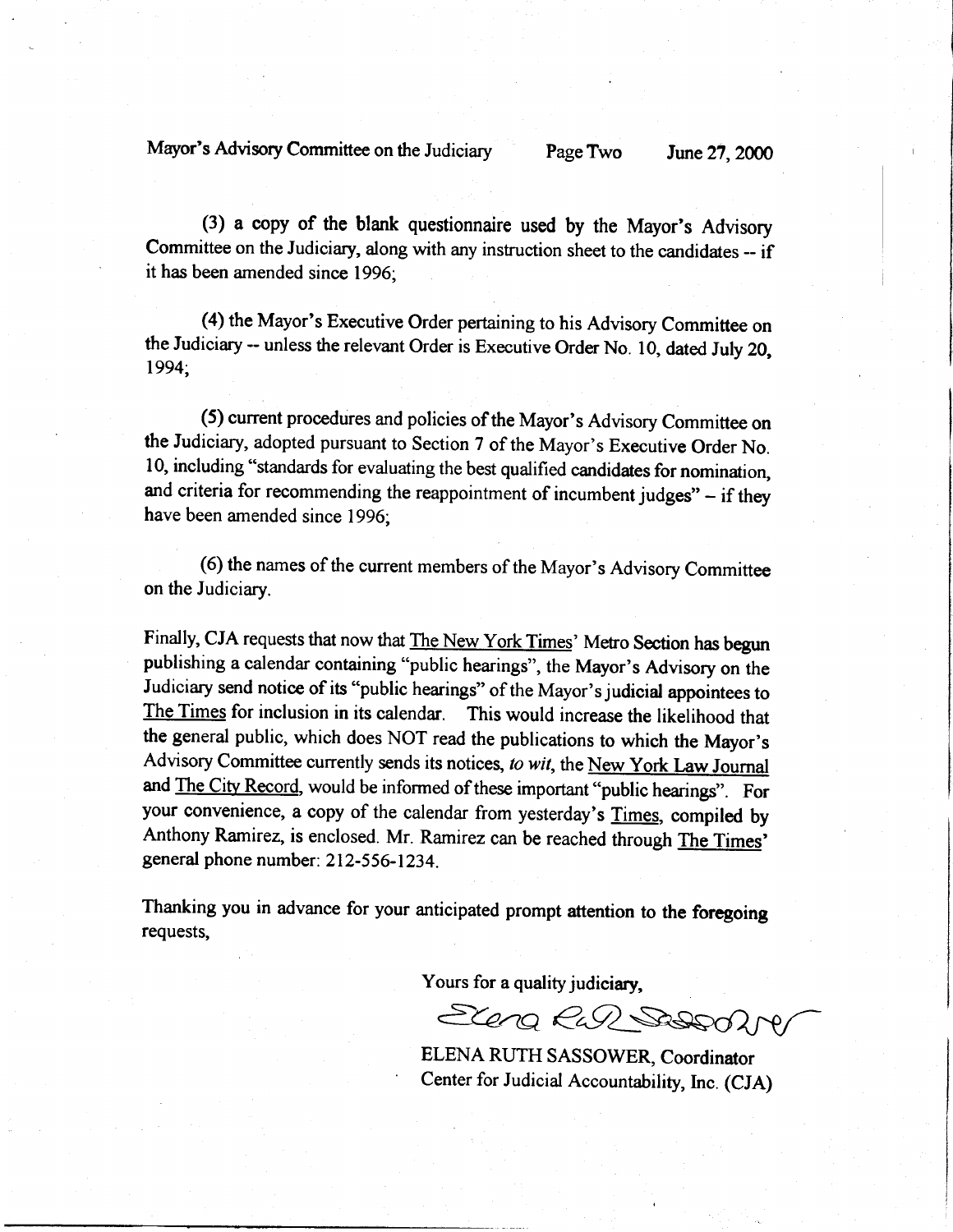

# New York Caw Iournal®

The Official Law Paper for the First and Second Judicial Departments

To the Editor

# WEDNESDAY, JANUARY 24, 1996

# No Justification For Process's Secrecy

Without detracting from Thomas Hoffman's excellent suggestion (NYLJ, Jan. 5) that the Mayor's Advisory Committee on the Judiciary hold public hearings on "the judicial selection process in general," I wish to make known that on Dec. 27 the Advisory Committee held a so-called "public" hearing on the Mayor's 15 appointees to the civil and criminal courts which became, de facto, a hearing on the judicial selection process.

As the only person to give testimony at that "public" hearing - I protested the exclusion of the public from the screening process, pointing out that the secrecy of the Committee's procedures makes it impossible for the public to verify whether - and to what extent - "merit selection" principles are being respected.

Most people - readers of the Law Journal included - have no idea how completely closed the judicial selection process is to public participation, let alone scrutiny, and how skewed the results are because of that. The public is entirely shut out - except at the very end of the process, after the Mayor's judicial appointments have been announced. At that point, the Mayor's Advisory Committee holds a so-called "public" hearing on the Mayor's new appointees - a hearing not even publicized in a manner designed to reach the general public. The consequence is that the public-atlarge knows nothing about the "public" hearing - and misses out on what is literally its one and only opportunity to have a say as to who will be its judges.

The earlier stages of the process. foreclose that right: The Mayor's Committee receives applications from candidates applying to be judges, but keeps their identities secret from the public. This effectively prevents the public from giving the Committee information about the applicants that would be useful to its evaluation and selection of the required three nominees for each judicial vacancy. As to those nominees selected by the Committee and passed on to the Mayor, their identities are also kept secret from the public - thus preventing the public from coming forward with information even at that late stage.

From the outcome of this defective process, the Mayor selects our soonto-be-judges. Yet his announcement of their names is not accompanied by release of the applications they filed with the Mayor's Advisory Committee at the beginning of the process, setting forth their qualifications. Those applications remain secret to the end.

Consequently, the public is unable to verify the qualifications of the Mayor's judicial appointees - and whether they are, in fact, the "most qualified." It is precisely because the public has no access to the applications of the Mayor's appointees — or to those of the other Committee nominees and of the entire applicant pool that we have been battered for the last three weeks by wildly divergent claims about the absolute and relative qualifications of the Mayor's promoted and demoted judges, which even press investigation has been unable to resolve.

As I testified before the Mayor's Advisory Committee, there is no justification for the secrecy that shrouds the judicial screening process. Judges are public officers, paid for by the taxpayers, and wield near absolute powers over our lives. By filing applications with the Mayor's Advisory Committee, those applying to be judges represent themselves as possessing requisite superior qualifications. As such, they must be willing. like other contenders for public office, to accept public scrutiny as the price.

Although some writers to this column of the Law Journal have despaired that "politics" can ever be divorced from judicial selection - the most powerful beginning is to remove the self-imposed secrecy of the judicial screening process. Until then, "merit selection" can only remain the charade that it is.

> **Elena Ruth Sassower** White Plains, N.Y.